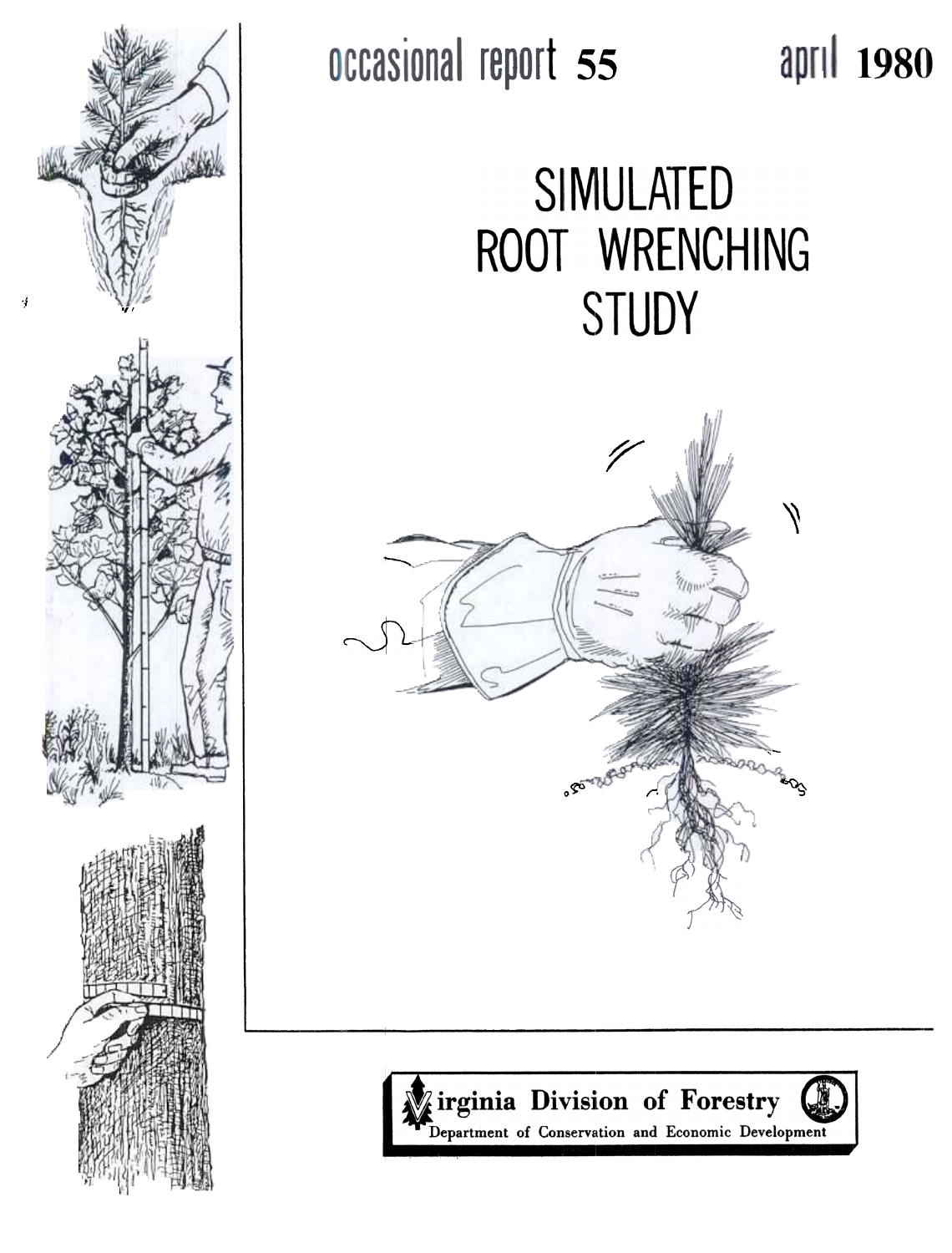### Results of Root Wrenching in a Sandy Nursery Soil

'r AI. Dierauf and J. W. Garner

#### ABSTRACT

Mechanical root wrenching in the seedbeds was simulated by handpulling loblolly pine seedlings to break the tap roots, and half of the seedlings were also top clipped.

Wrenching had no effect on seedling survival or diameter growth in the seedbeds, but top clipping reduced diameter growth.

Three years after planting in the field, neither the wrenching or top clipping treatments had had any effect on survival or height growth.

#### PROCEDURE

 $\left($ 

Root wrenching is an operational nursery practice in New Zealand, Australia, parts of Europe, and at some nurseries in the western United States. It is done by undercutting with a tilted blade that cuts the tap roots and raises the seedlings slightly. It is usually done several times during the season, the purpose being to develop a more fibrous root system, reduce height growth, and loosen and aerate the soil.

In the fall of 1972, mechanical root wrenching was simulated by handpulling loblolly pine seedlings growing in a very sandy soil (Lakeland 1s) at the New Kent Nursery. Seedlings were given a sharp pull, a handfull at a time, sufficient to break the tap roots. This loosened the seedlings considerably and caused some to lean over. Seedlings were watered immediately after wrenching to settle the soil. There were three wrenching treatments: control, wrenching once-on September 22, and wrenching twiceon September 22 and October 27. At the time the second wrenching was done five weeks after the first, many of the seedlings were still loose from the first wrenching. They seemed to have made little, if any, new root growth. Top clipping on September 22 was also added as a treatment. There were six treatments:

| 1. not wrenched                                          |  |  |  | - top clipped |
|----------------------------------------------------------|--|--|--|---------------|
| 2. not wrenched                                          |  |  |  | - not clipped |
| 3. wrenched on September 22                              |  |  |  | - top clipped |
| 4. wrenched on September 22                              |  |  |  | - not clipped |
| 5. wrenched on September 22 and October 27 - top clipped |  |  |  |               |
| 6. wrenched on September 22 and October 27 - not clipped |  |  |  |               |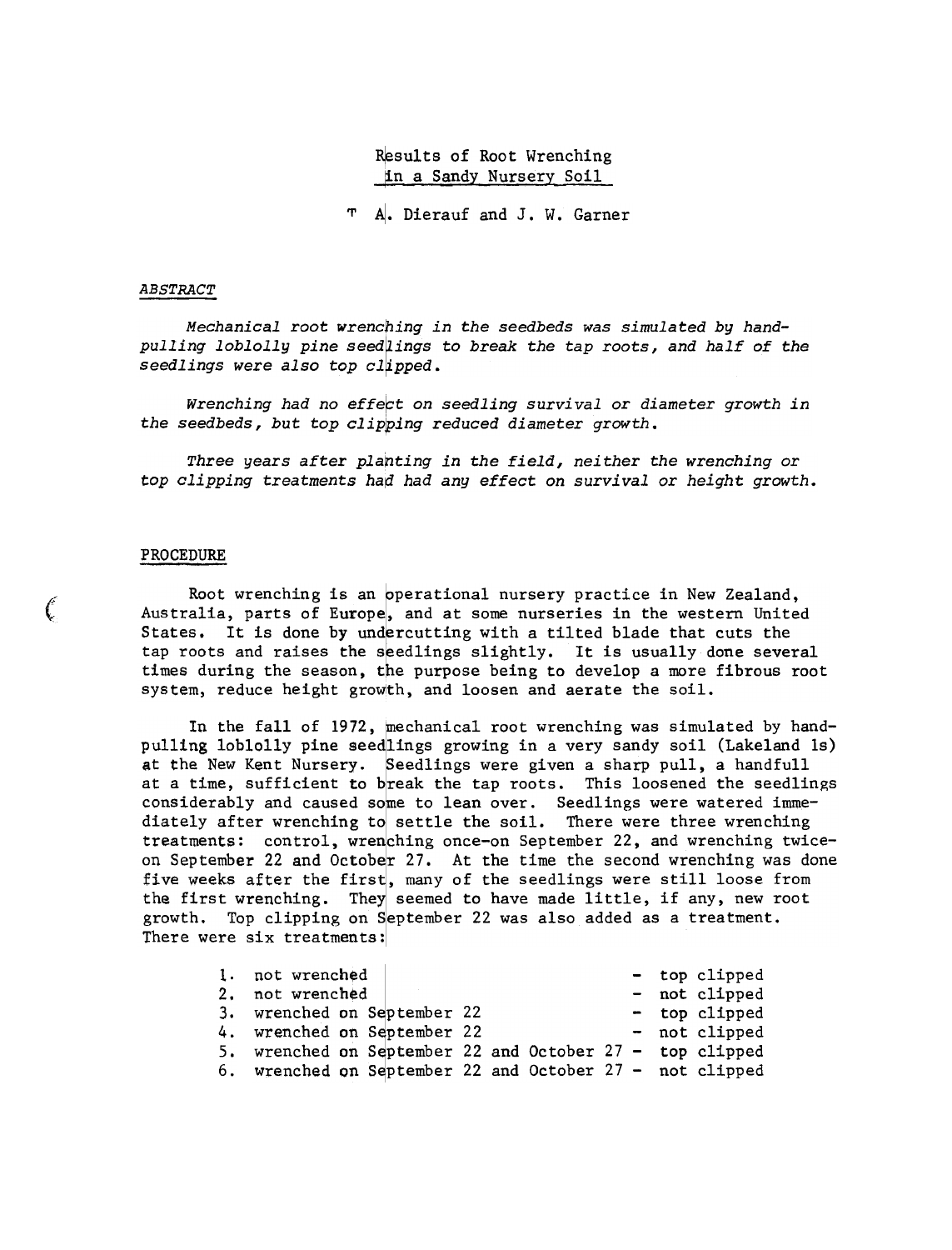The six treatments were installed in two different nursery locations (two replications in the nursery). Treatment plots were  $1-1/2$  feet long  $(1-1/2)$ feet wide across the seedbed). Clipping was done with hand clippers using a board as a guide to clip at a uniform height. Clipping heights were 5-1/2 inches and  $6-1/2$  inches at the two nursery locations, the average seedling heights on September 22.

#### TREATMENT EFFECTS IN THE SEEDBED

On December 13, a one-foot wide sample was lifted across the bed from the center of each  $1-1/2$  foot wide plot. Seedlings were separated by root collar diameter ( $1/32$  inch classes). New root growth on wrenched seedlings was primarily sinker roots, few  $\phi$ f which developed at the point where the tap root was broken. Wrenching and/or clipping did not effect survival in the seedbed (Table 1). Top clipping reduced diameter growth slightly, but wrenching had no effect on growth in the seedbed (Table 1).

| Table 1. Average number of seedlings per square foot and average root |                              |  |  |  |  |  |
|-----------------------------------------------------------------------|------------------------------|--|--|--|--|--|
|                                                                       | collar diameter <sup>1</sup> |  |  |  |  |  |

| Wrenched                                 | Seedbed<br>Density | Root Collar<br>Diameter (32nds) |  |  |
|------------------------------------------|--------------------|---------------------------------|--|--|
| Not wrenched, clipped                    | 57                 | 3.6                             |  |  |
| Not wrenched, not clipped                | - 53               | 4.0                             |  |  |
| September 22, clipped                    | 59                 | 3.6                             |  |  |
| September 22, not clipped                | 54                 | 3.8                             |  |  |
| September 22 and October 27, clipped     | 51                 | 3.7                             |  |  |
| September 22 and October 27, not clipped | 52                 | 3.9                             |  |  |

## TREATMENT EFFECTS AFTER PLANTING IN THE FIELD

Sixty seedlings were selected from each treatment for planting in the field. These were taken proportionally from each root collar diameter

 $1/$  Separate analyses of variance were made for number of seedlings per square foot and root collar diameter. The only statistically significant main effect was the effect of top clipping on root collar diameter (at the .05 level). Duncan's New Multiple Range Test was used to test differences among individual treatment means, and none were significant at the .05  $l$ evel.